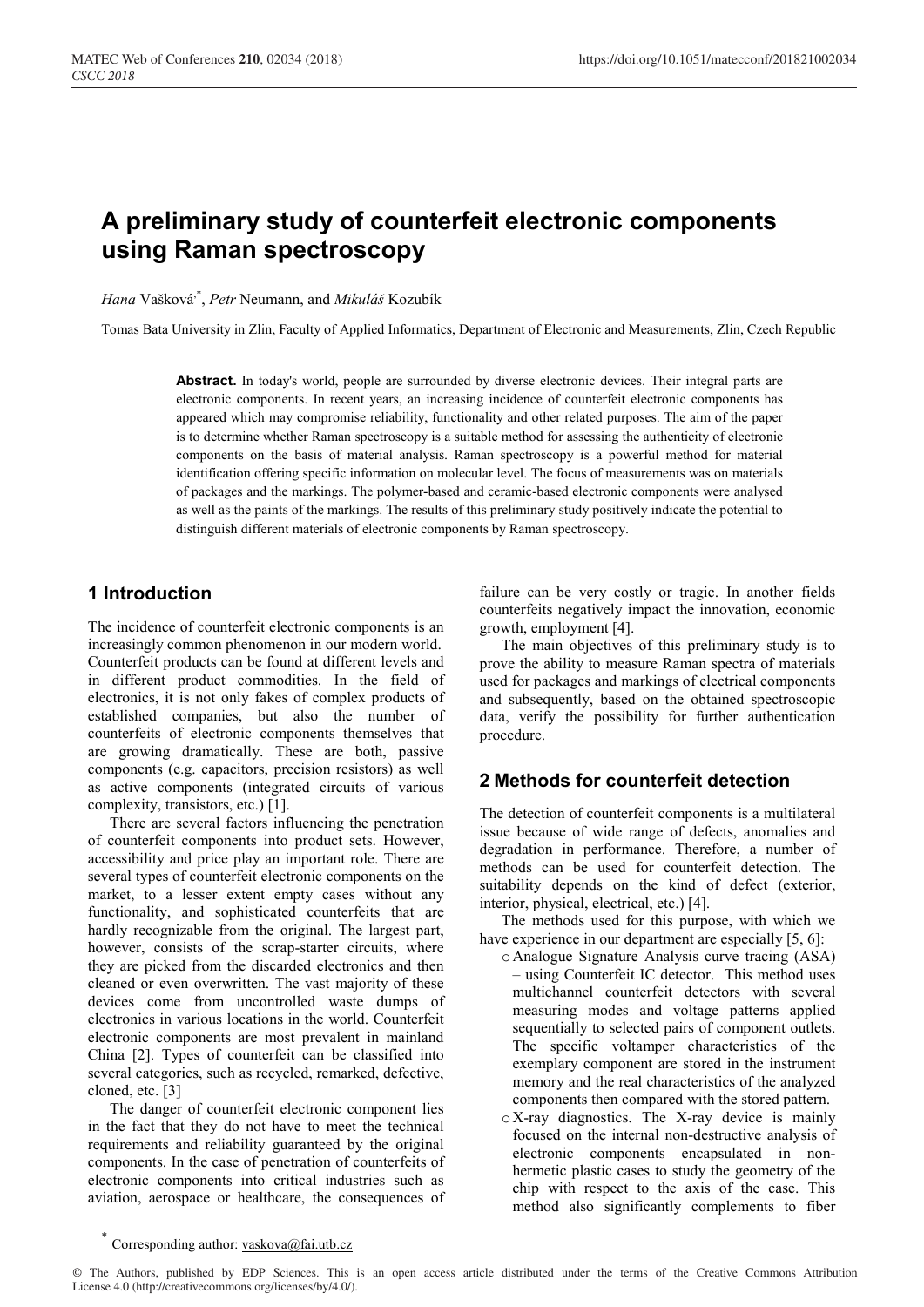laser to allow more accurate focus on the position of the chip in the case prior to laser ablation.

- o Fiber laser material of package ablation. This method uses fiber laser enriched with ytterbium atoms. The laser operates in IR region at wavelength 1060 nm with a maximum output power of 10 W. Laser enables to remove parts of the case material according to diagnostic intention.
- o Final wet etching. Method of chemical removal of the relevant part of the plastic case by etching acids.

# **2.1. Raman spectroscopy**

Raman spectroscopy is an effective vibrational spectroscopic method with a potential to answer a number of questions related to chemical details on molecular level. This fundamental fact makes this technique suitable for material identification [7]. Method is based on inelastic scattering of incident monochromatic light on the matter. Raman spectroscopy seems to be very promising analytical tool in recent years in number of scientific areas such as chemistry, material science, nanoscience, arts; it is also used for forensic and security purposes [8] and other.

Raman spectroscopy brings many benefits as the method is non-destructive, contactless, highly sensitive, relatively rapid, usable for measuring through transparent glass or polymeric covering layers, applicable to all states of matter and different forms, without special requirements for sample preparation, usable as *in situ* analysis.

However, inconvenience in measurement can occur when luminescence emerges. Luminescence as a stronger quantum phenomenon can partially mask or even overlap the less intense Raman signal.

Raman spectroscopy has a great potential in nondestructive material analysis. This experience we already have with other type of surveyed materials [9, 10]. Therefore its application on electronic components is being studied to extend the range of methods for deviation detection from original electronic components.

# **3 Experiments**

# **3.1 Samples**

Eight different samples of electrical components (see Fig. 8), were chosen for the preliminary study of spectroscopic vibrational response of used material. The specifications of the components are listed in Table 1. There are three solo components (no. 1, 2, 3) among the samples and two groups of three (no. 4, 5, 6) and two (no. 7, 8) samples of the same kind and same producer.

# **3.2 Instrumentation**

InVia Basis Raman microscope by Renishaw was performed for measuring all samples. The source of radiation was NIR diode laser with excitation



**Fig. 1.** Samples of electrical components.

**Table 1.** Formatting sections, subsections and subsubsections.

| N <sub>0</sub> | Assignment                                      | Type                                                                                                                                                      |
|----------------|-------------------------------------------------|-----------------------------------------------------------------------------------------------------------------------------------------------------------|
| 1              | <b>B110D-</b><br>Semicon                        | Integrated bipolar comparators<br>with a differential input and<br>a low impedance output<br>compatible with all logic forms<br>for universal application |
| $\mathfrak{D}$ | F9601DC                                         | Retriggerable One Shot CDIP14                                                                                                                             |
| 3              | AM27C128                                        | Ultraviolet erasable pro-<br>grammable read-only memory.                                                                                                  |
| 4              | <b>ATMEL</b><br>AT89C55WD<br>(7)<br>Batch:0309  | Low-power, high-performance<br>CMOS 8-bit microcontroller<br>with 20K bytes of Flash<br>prorammable read only memory<br>and 256 bytes of RAM.             |
| 5              | <b>ATMEL</b><br>AT89C55WD<br>(8)<br>Batch: 0309 | Low-power, high-performance<br>CMOS 8-bit microcontroller<br>with 20K bytes of Flash<br>programmable read only<br>memory and 256 bytes of<br>RAM.         |
| 6              | <b>ATMEL</b><br>AT89C55WD<br>(9)<br>Batch:0248  | Low-power, high-performance<br>CMOS 8-bit microcontroller<br>with 20K bytes of Flash<br>programmable read only<br>memory and 256 bytes of<br>RAM.         |
| 7              | <b>TESLA</b><br>MDAC565                         | Integrated circuit: monolithic<br>digital-to-analog converters<br>with current output                                                                     |
| 8              | <b>TESLA</b><br><b>MHB1504</b>                  | Approximation register                                                                                                                                    |

wavelength 785 nm with maximum output power 300 mW. A Leica DM 2500 confocal microscope with the resolution 2μm was coupled to the Raman spectrometer. The used total magnifications were 200x and 500x.

### **3.3 Measurements**

To reach the best quality spectra, various combinations of measurement parameters were tested. Finally, the spectra were collected with exposure time from 1 to 10 seconds, with 20 or 100 accumulations and with laser power from 1.5 mW to 300 mW, according to kind of a sample. Raman spectra were acquired in two specific domains:  $(100 - 1300)$  cm<sup>-1</sup> and  $(800 - 1900)$  cm<sup>-1</sup>. All spectra were measured in the dark environment to avoid any interference.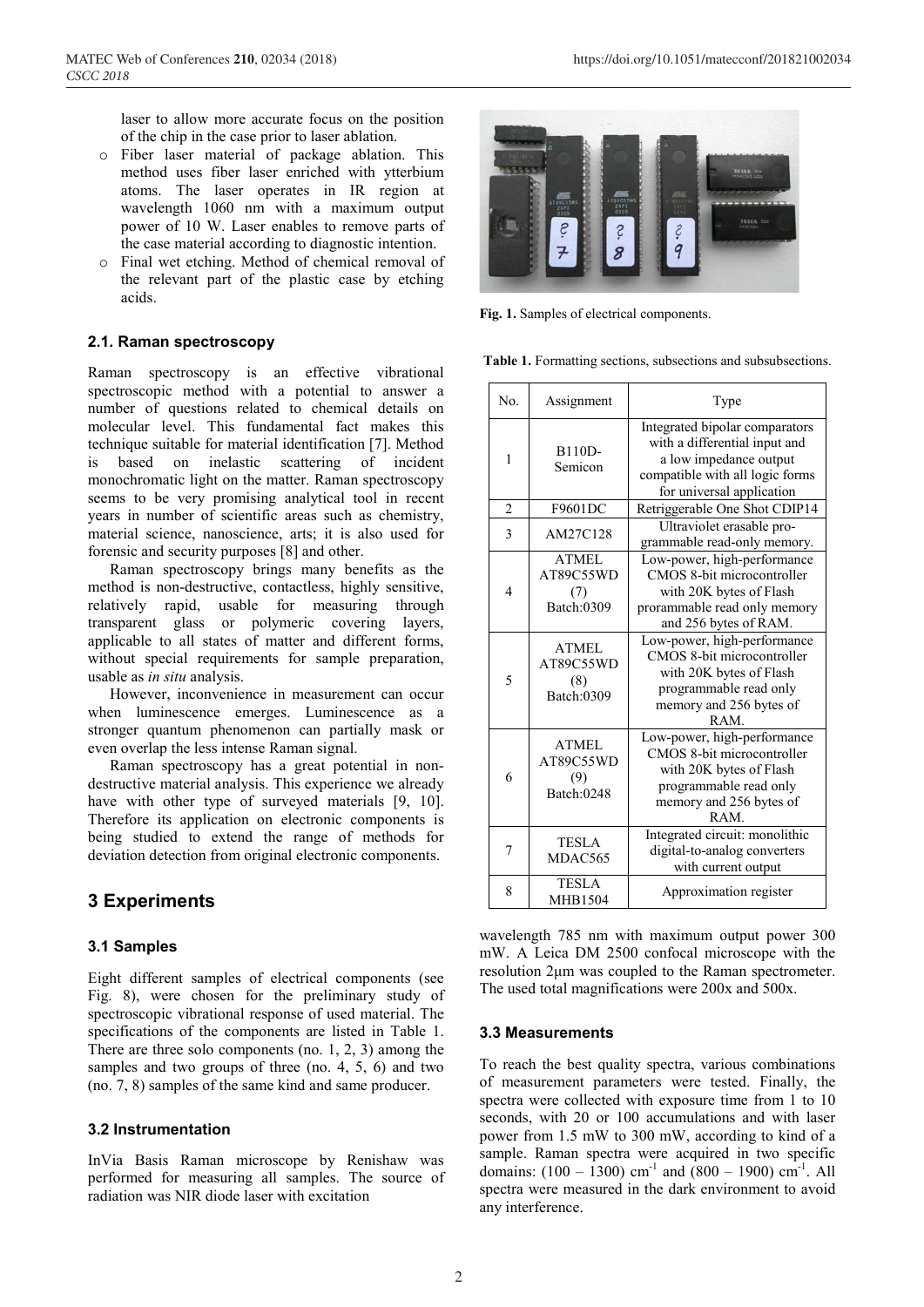# **4 Results and discussion**

For the material identification based on Raman spectra, the layout of the bands according to x-axis (Raman shift) is crucial. This layout is connected to specific vibration of chemical bonding in the structure of material, caused by the incident laser radiation. The intensity of single bands inform about quantity of vibrating bonds of the same chemical composition, i.e. how much of the specific bonding (C-C, C-H, etc.) is in the material.

Each chemical compound or its modification has a unique Raman spectrum. This feature brings the benefit of recognition different materials. If the counterfeit package is fabricated from different material compared to original, it is recognizable from Raman spectra. The materials of the samples are usually known only partly from the datasheet, if this information is available at all.

### **4.1 Packages**

The colours of all the packages are dark grey to black, what is rather a disadvantage for Raman spectroscopic measurement due to high absorption of radiation by a sample. Hence, spectra with higher noise are obtained.



**Fig. 2.** Samples of electrical components, sample no. 1 (upper), sample 2 (lower).



**Fig. 3.** Raman spectra of packages of samples no. 4, 5, 6. (from the top).

However, some of specific bands are recognizable in Raman spectra. Materials of packages are polymer-based (no. 1, 4-8) and ceramic-based (no. 2, 3). The difference in material response of polymer package of sample 1 and ceramic package of sample 2 is demonstrated in Fig. 2.

The measurement repeatibility was successfully tested on all samples. Raman spectra of samples no. 4, 5, 6 from the same producer ATMEL are displayed in Fig. 3. Spectra from all three samples show compliance.

### **4.2 Markings**

There are two main types of markings on the packages of the surveyed samples. Markings are burned by laser or the die is applied on the surface of the case. Laser markings usually show higher noise and worse signal in comparison to Raman spectrum of the package material as can be seen from spectra of sample no. 7 presented in Fig. 4. An optical microscopy with high magnification serves for the visual survey of the irregularities on the surface. A detail of the paint marking on the sample no. 7 is depicted in Fig. 5. Using the database of Raman spectra, the results show a significant content of  $TiO<sub>2</sub>$ , as shown in Fig. 6.



**Fig. 4.** Raman spectra: of package material (upper), focused on burned markings (lower), sample no. 2.



**Fig. 5.** Microscopic detail of the paint markings, sample no.7.